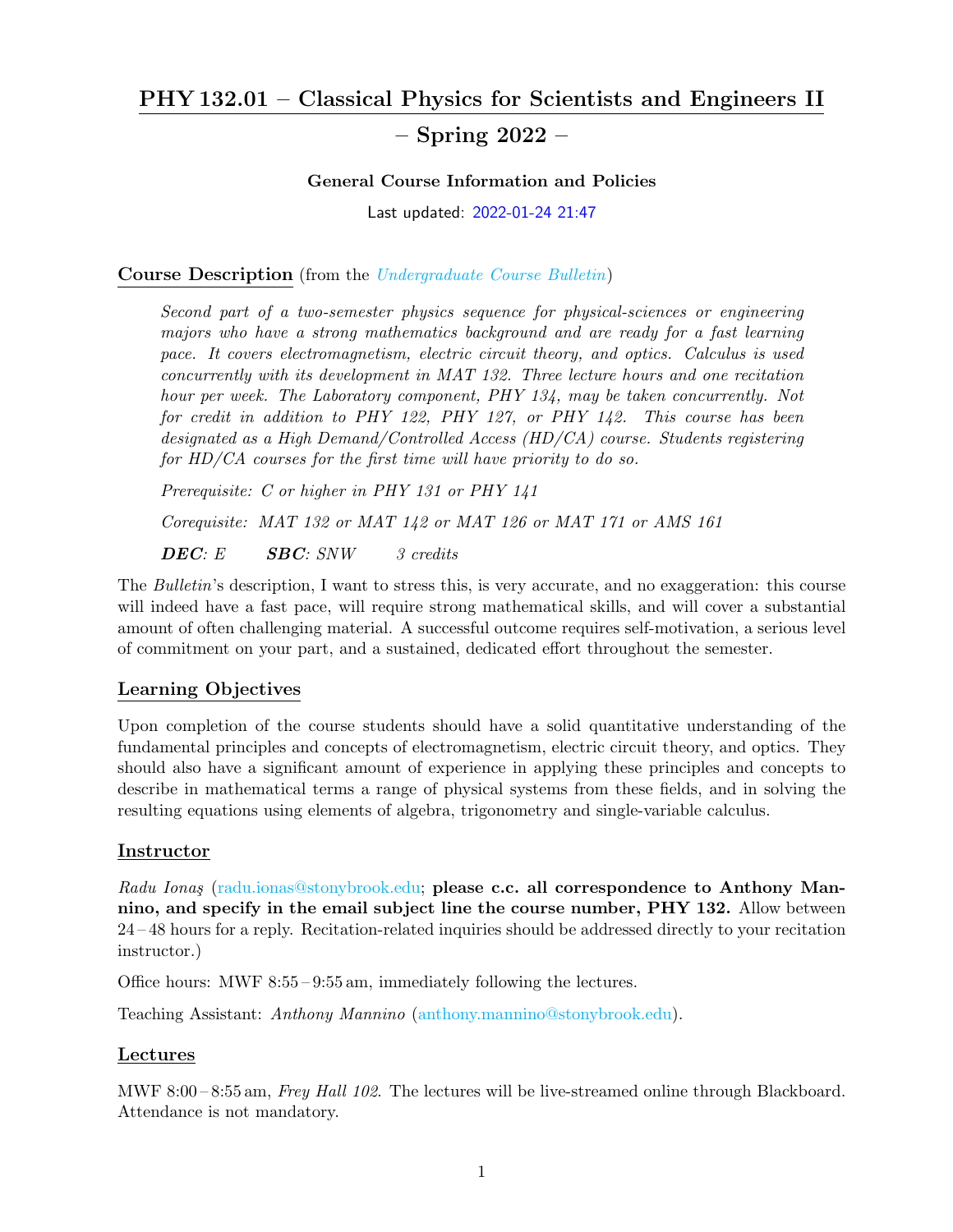# Course Administration

The course administration will be done mainly via [Blackboard.](https://blackboard.stonybrook.edu/webapps/login/) Important course announcements will be posted in the Announcements section, or broadcast by class email. Lecture slides and various other course materials will be posted regularly in the Course Documents section.

# Required Materials

- 1. A subscription (Student Access Code) to Pearson | Mastering Physics to complete online homework assignments. If you already have one which is not due to expire before the semester end date no purchase is necessary. To register, login to Blackboard and go to the course home folder; then, from the left menu, select Course Tools > Pearson's MyLab & Mastering and follow the instructions there. If you take this route you will not need a course ID. Before proceeding with registration please read the important information collected under the heading Mastering Physics FAQ  $\mathcal{O}$  Troubleshooting at the end of this document. Homework will begin to be assigned in the first week of classes, and it is imperative that you set this up in a timely manner.
- 2. Textbook: Douglas C. Giancoli, Physics for Scientists and Engineers, 5th edition (ISBN 9780134283470). We estimate to cover to various degrees chapters 21 (Electric Charge and Electric Field) through 35 (Diffraction). Mastering Physics offers the option of purchasing an integrated digital copy of the textbook. I recommend it, but if you obtain the textbook by other means, that should be fine as well.
- 3. A calculator. This should have: addition, subtraction, multiplication, division, square root, trigonometric and logarithmic functions. It should ideally not have the ability to store formulas, as exams will allow no formula sheets. Since this is not always possible, you will simply be required to reset the memory in front of a proctor before taking the exam.
- 4. An electronic device with a video camera and microphone, supporting Zoom, with an internet browser meeting the requirements for the Mastering Physics platform, and a reliable internet connection capable of streaming video. If you need to borrow an electronic device, please visit SBU's [Laptop Loan Program.](https://library.stonybrook.edu/services/access-services/laptop-loan-program/)

# Help Resources

You can get help with this course from one of the following free tutoring services:

- The Physics Help Room Physics Building, room A-129, Monday Friday  $9:00 \text{ am} 6:00 \text{ pm}$ . Graduate and undergraduate teaching assistants, teaching staff and faculty hold office hours at this location.
- [The Academic Success and Tutoring Center \(ASTC\)](https://www.stonybrook.edu/commcms/academic_success/)—one-on-one and small-group tutoring by appointment.

An excellent and very useful collection of problem-solving videos can be found on Professor Thomas Hemmick's YouTube channel [here.](https://www.youtube.com/user/jetssuperbowl2010/playlists) They are organized in playlists by topic — look for the playlists titled Solving Physics II: Chapters 02 through 19.

For a thought-provoking collection of general learning tips and academic success strategies, explore this [website](https://www.stonybrook.edu/commcms/finishin4/selfguidedlearning.php) compiled by educational experts from our university.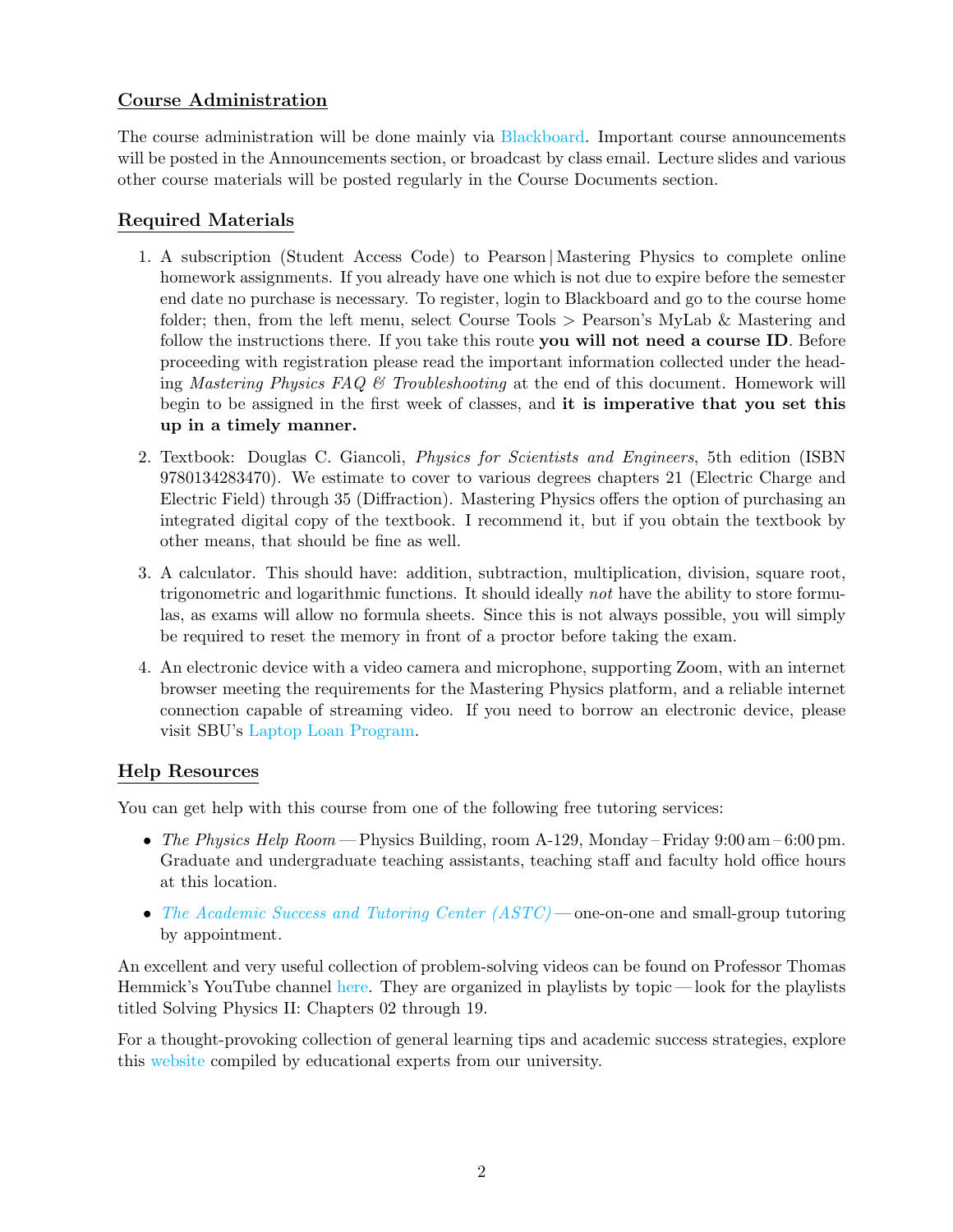### Recitations

Recitation classes meet once a week. They complement the lecture with a small-class environment designed to foster a closer interaction with both your instructor and your colleagues. While lectures emphasize to a greater extent the concepts and general theory, recitations are focused on applications and problem solving. Take advantage of the interactive format, be active, ask questions about the concepts discussed in the lecture and the problems assigned in the homework. Mastering Physics does not offer detailed explanations for the solutions to the homework problems, and the recitation class is the place to have those details filled in. Try as much as possible to have the homework problems that you encounter difficulties with discussed in class. Before the exams there will likely not be enough time to review them all.

Recitation instructors will evaluate your progress with occasional quizzes or by other means which they will establish at the beginning of the semester. At the end of the semester you will receive a cumulative recitation grade counting towards your final grade. To account for possible differences in grading rigor between different recitation instructors your recitation grade may be normalized.

|                        | Office Hours |
|------------------------|--------------|
| Prof. Erlend Graf      |              |
| Prof. Vladimir Goldman |              |
| Prof. Justin Kaidi     |              |

### Homework

Homework will be assigned every week online through Mastering Physics. Before you begin working on your first assignment click on the Grading Policy link located on the upper right corner of the page and read carefully how your score is calculated. As a rule, homework will be assigned on the Monday before the relevant material is covered in the lecture and will have a due date on the next Sunday at 9:00 pm. Given the large enrollment of this course I will not be able to process the many demands for deadline deferral that I know from experience are going to come my way every Sunday evening. So I will institute a strict no-deferral policy, regardless of whether you have justifiable reasons for missing it or not. (Exceptions will be made for very serious reasons, such as medical emergencies or mental hardship.) However, in counterpart, I will not consider it a hard deadline, but set instead a small penalty of  $0.5\%$  per hour overdue (this amounts to a penalty of 12% per day overdue, which, to be clear, affects only the credit earned after the due date). It is always good practice to start working on your assignments early enough to allow yourself time not only to finish, but also to handle possible unexpected delays.

### Exams

We will have two midterm and one final exam; their dates and times are listed in the Course Schedule section below. All three exams will be administered in-person, subject to the epidemiological conditions at the time; exam locations will be announced on Blackboard before each exam. The midterm exams will cover the material discussed in the lecture from the beginning of the semester in the case of the first one, and from the previous midterm exam in the case of the second one, until the time of the exam. The final exam on the other hand will be comprehensive (i.e. from the whole material). All students will be expected to take the exams on the dates scheduled, so please plan accordingly. Only exceptionally serious and documented reasons for missing an exam will be considered. If before an exam you have been exposed to someone who tested positive for COVID-19 or experience symptoms compatible with COVID-19 but cannot produce a positive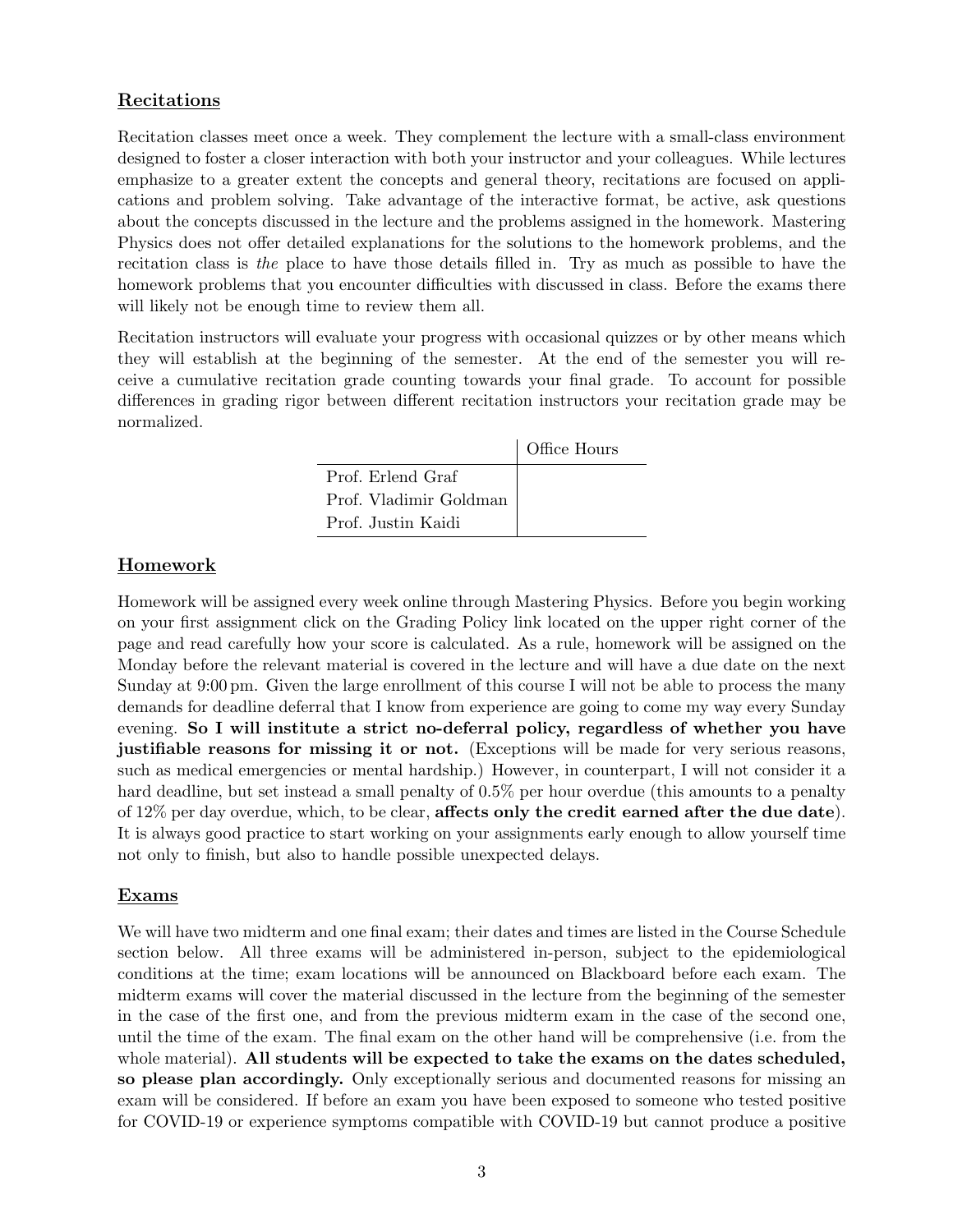test result, you must call the [Student Health Services Contact Tracing Line](https://www.stonybrook.edu/commcms/studentaffairs/shs/COVID-19/contact-tracer-line.php) at (631) 632-6176 and then forward to me their instructions.

### Grading

Your *final score* will be calculated at the end of the semester based on these percentage weights:

| Midterm exam 1   | 15%    |
|------------------|--------|
| Midterm exam 2   | 15%    |
| Final exam       | 35%    |
| Online homework  | $15\%$ |
| Recitation grade | 20%    |

The following approximate (!) conversion table will then be used to convert your final score into a letter grade:

| Grade $\begin{vmatrix} A & A & B+ & B & B- & C+ & C & D & F \end{vmatrix}$                           |  |  |  |  |  |
|------------------------------------------------------------------------------------------------------|--|--|--|--|--|
| $\boxed{\% \geq \begin{array}{ l } \hline 87 & 85 & 83 & 72 & 70 & 68 & 55 & 45 & < 45 \end{array}}$ |  |  |  |  |  |

This conversion scheme should be seen as indicative, and I reserve the right to make adjustments to it, even substantial ones if necessary. In the event that due to adverse developments in our epidemiological circumstances any one of the exams will not be given in-person, this scheme will be abandoned and the grades will be curved. (This means that your performance with respect to the rest of the class will constitute in that case the pre-eminent factor determining your grade. More details will be provided at the time.)

### Course Policy on ...

- Exam schedule conflicts: If you register for this course it is your responsibility to make sure that there are no schedule conflicts for the midterm and final exams with other courses or activities that you may undertake. A schedule conflict will not constitute a valid reason for a make-up exam to be given.
- Extra credit: There will be no extra credit, or any other possibility to round up a letter grade at the end of the course. It is up to you to monitor your progress during the semester and take timely action to improve your score while such an action can still be taken.

# Course Schedule

| Week          |                       | Projected sections from Giancoli to be covered (updated weekly) |
|---------------|-----------------------|-----------------------------------------------------------------|
| $1/24 - 1/28$ | $21.1 - 8$            |                                                                 |
| $1/31 - 2/04$ | $21.9 - 10, 22.1 - 3$ |                                                                 |
| $2/07 - 2/11$ | $23.1 - 5, 7, 8$      |                                                                 |
| $2/14 - 2/18$ | $24.1 - 6$            |                                                                 |
| $2/21 - 2/25$ | $25.1 - 6$            | <b>Midterm 1:</b> $2/23$ 7:50 – 9:15 pm                         |
| $2/28 - 3/04$ | $26.1 - 5, 7$         | Drop down by $3/04$ at $4:00 \text{ pm}$                        |
| $3/07 - 3/11$ | $27.1 - 4, 7 - 9$     |                                                                 |
| $3/14 - 3/18$ |                       | Spring Recess                                                   |
| $3/21 - 3/25$ | $28.1 - 6$            |                                                                 |
| $3/28 - 4/01$ | $29.1 - 4, 6, 7$      | GPNC or W by $4/01$ at $4:00 \text{ pm}$                        |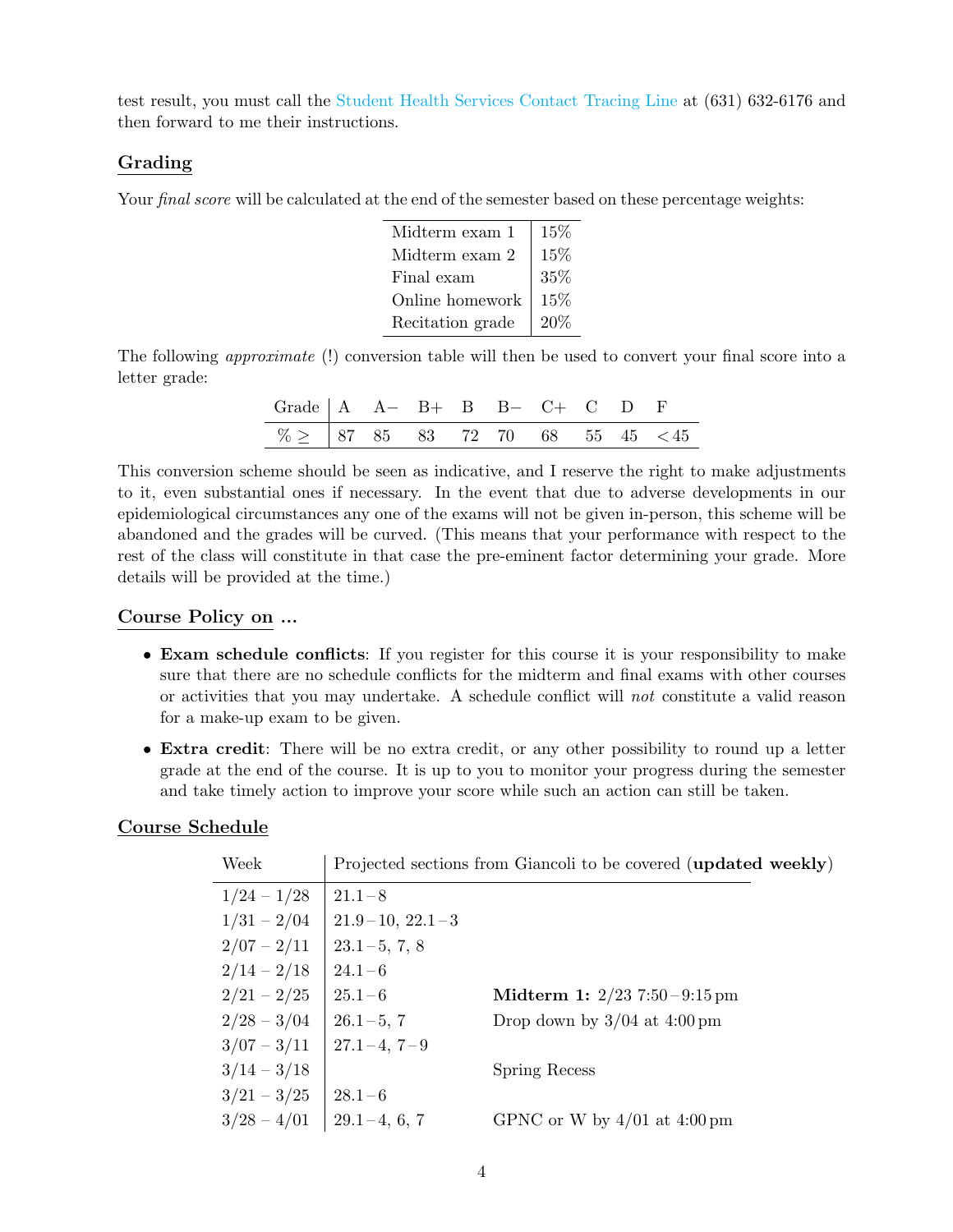| $4/04 - 4/08$   | $30.2 - 9$       |
|-----------------|------------------|
| $4/11 - 4/15$   | $31.1 - 8$       |
| $4/18 - 4/22$   | $32.1 - 8$       |
| $4/25 - 4/29$   | $33.1 - 4, 8$    |
| $5/02 - 5/06$   | $34.1 - 3, 35.1$ |
| 5/09<br>$-5/13$ |                  |

**Midterm 2:**  $4/06$  7:50 – 9:15 pm

**Final exam:**  $5/12$   $2:15 - 5:00 \text{ pm}$ 

#### Standard University Policy

A. Student Accessibility Support Center Statement: If you have a physical, psychological, medical, or learning disability that may impact your course work, please contact the Student Accessibility Support Center, 128 ECC Building, (631) 632-6748, or at [sasc@stonybrook.edu.](mailto:sasc@stonybrook.edu) They will determine with you what accommodations are necessary and appropriate. All information and documentation is confidential.

B. Academic Integrity Statement: Each student must pursue his or her academic goals honestly and be personally accountable for all submitted work. Representing another person's work as your own is always wrong. Faculty is required to report any suspected instances of academic dishonesty to the Academic Judiciary. Faculty in the Health Sciences Center (School of Health Technology & Management, Nursing, Social Welfare, Dental Medicine) and School of Medicine are required to follow their school-specific procedures. For more comprehensive information on academic integrity, including categories of academic dishonesty please refer to the [Academic Judiciary website.](http://www.stonybrook.edu/commcms/academic_integrity/index.html)

C. Critical Incident Management: Stony Brook University expects students to respect the rights, privileges, and property of other people. Faculty are required to report to the Office of Student Conduct and Community Standards any disruptive behavior that interrupts their ability to teach, compromises the safety of the learning environment, or inhibits students' ability to learn. Until/unless the [latest COVID guidance](https://www.stonybrook.edu/commcms/strongertogether/latest.php) is explicitly amended by SBU, during Spring 2022 "disruptive behavior" will include refusal to wear a mask during classes.

D. Religious Holidays: This course will operate in compliance with the University's policy regarding religious holidays, set forth [here.](https://www.stonybrook.edu/commcms/provost/faculty/handbook/academic_policies/religious_holidays_policy) In particular, you should notify the instructor in advance, but definitely before the final date of the 'add/drop' period, of your intention to be out for religious observance.

#### Mastering Physics FAQ & Troubleshooting

- You *must* register for Mastering Physics through Blackboard as indicated on page 2 of the syllabus. If you are asked for a course ID, that is a sure sign that you didn't; a course ID simply won't work.
- When registering, use your stonybrook.edu email address. Also, spell your name exactly as it appears in Blackboard, including letter capitalizations.
- If you are not sure whether you want to stay in this course you may want to consider signing up for temporary access. This will need to be upgraded to full access after the grace period expires (by following the instructions [here\)](https://support.pearson.com/getsupport/s/article/MyLab-Mastering-for-Learning-Management-Systems-Change-from-Temporary-to-Full-MyLab-Access).
- Mastering Physics offers the option of purchasing an integrated digital copy of the textbook. I recommend it, but if you obtain the textbook by other means, that should be fine as well.